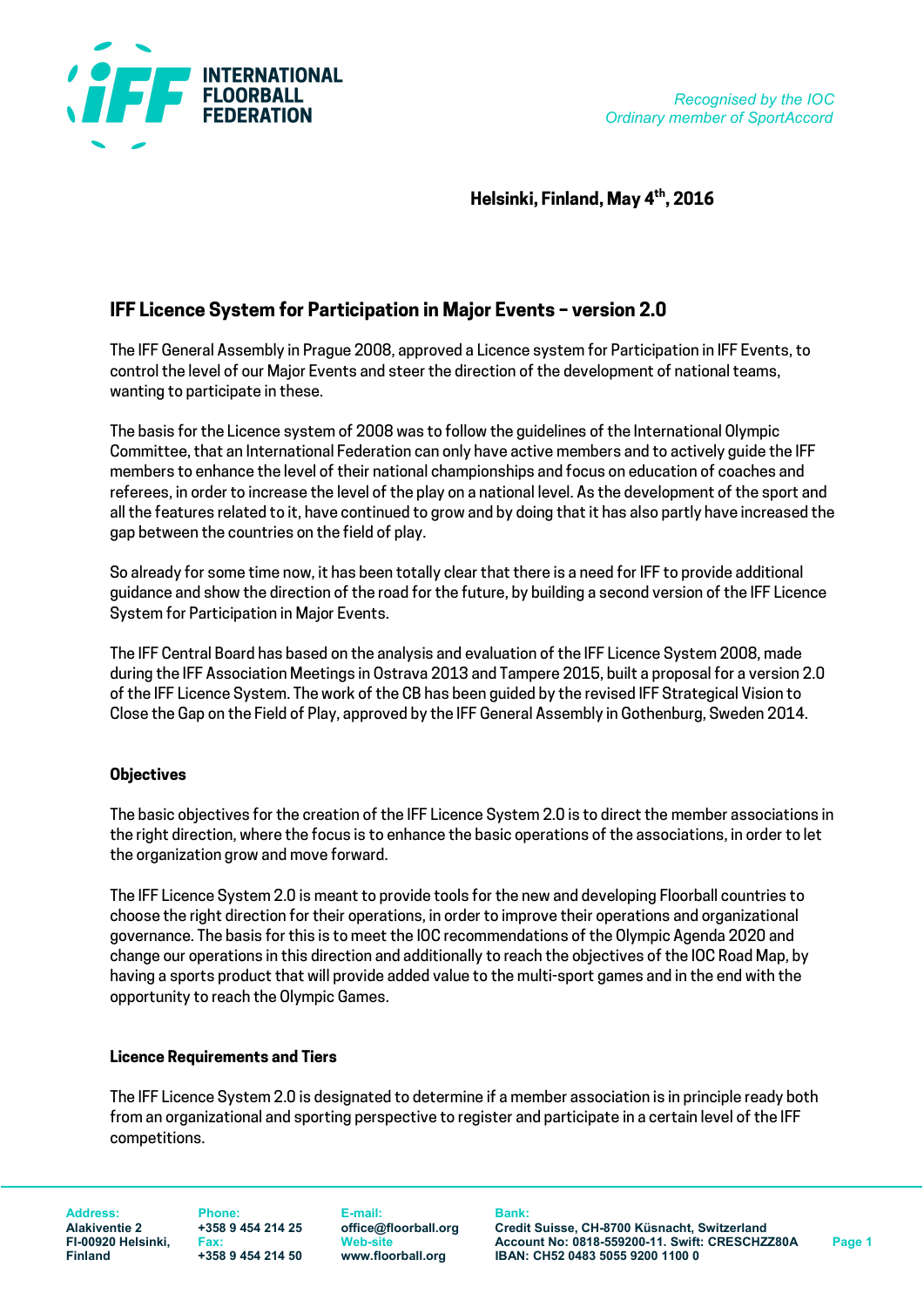

In order to be able to consider the level of activities country by country, the licence requirements shall be split in three different tiers, which will allow each country to be included in the International Competition structure.

The basic idea is to give the possibility for developing countries to participate in an entry level competition, at an early stage in their development, without the need to meet all the requirements with their normally limited resources.

This will allow those newer countries to participate in regional tournaments such as the Club competition like IFF Challenge, APAC, SEA Game challenge etc. and also to be able to play Friendly Internationals against other countries. The tiers are set for countries to provide a basic time table for the member association to develop their internal operations and to progressively move into the higher level in the International Competition structure. The Licence Tiers are defined as follows:

## TIER 1

The basic requirements to participate in Regional Floorball tournaments and Friendly International matches at country to country level. This would cover tournaments such as Euro Floorball Challenge or APAC/Asian Cup

# TIER 2

The basic requirements to participate in WFCQ, Continental/Regional Multi Sport tournaments (ie Regional Multi Sports Games such as SEA Games)

## TIER 3

The basic requirements to participate in WFC Final round tournaments, U19 WFC or Global Multi-Sport Games

The basic requirements for participation in IFF Events are firstly defined by the IFF Statues, the relevant Competition regulations, the Game Rules and other IFF Guidelines.

The Requirements for participation at the relevant Tier Tournament are detailed here

|     | <b>REQUIREMENT</b>                                                 | <b>PROOF</b>                       | TIER <sub>1</sub> | TIER <sub>2</sub> | TIER <sub>3</sub> |
|-----|--------------------------------------------------------------------|------------------------------------|-------------------|-------------------|-------------------|
| 1,0 | Registered Organisation in their country with<br>Governmental body | Certificate                        |                   | X                 | х                 |
| 2,0 | Recognised with NSO and/or NOC                                     | Letter from NOS/NOC                |                   |                   | Χ                 |
| 2,1 | Have been IFF members for at least 12<br>months                    | Application date                   |                   | X                 | x                 |
| 3,0 | National Championships being played                                | Annual report including<br>results |                   | X                 | X                 |
| 3,1 | National Tournaments being played                                  | Annual report including<br>results |                   | χ                 | x                 |
| 4,0 | Club Tournament being played                                       | Annual report including<br>results | χ                 | χ                 | X                 |
| 5,0 | There is a CB in place                                             | Document of proof                  | χ                 | X                 | Χ                 |
| 6,0 | They hold (Annual) General Meetings                                | Copy of minutes                    | χ                 | X                 | X                 |
| 7,0 | They have a Bank account                                           | Copy of Bank Statement             | χ                 | χ                 | χ                 |
| 8,0 | They prepare annual accounts                                       | Copy of Annual accounts            | χ                 | χ                 | χ                 |

Address: Phone: E-mail: Bank:

Alakiventie 2 +358 9 454 214 25 office@floorball.org Credit Suisse, CH-8700 Küsnacht, Switzerland FI-00920 Helsinki, Fax: Web-site Account No: 0818-559200-11. Swift: CRESCHZZ80A Page 2<br>Finland +358 9 454 214 50 www.floorball.org IBAN: CH52 0483 5055 9200 1100 0 Finland +358 9 454 214 50 www.floorball.org IBAN: CH52 0483 5055 9200 1100 0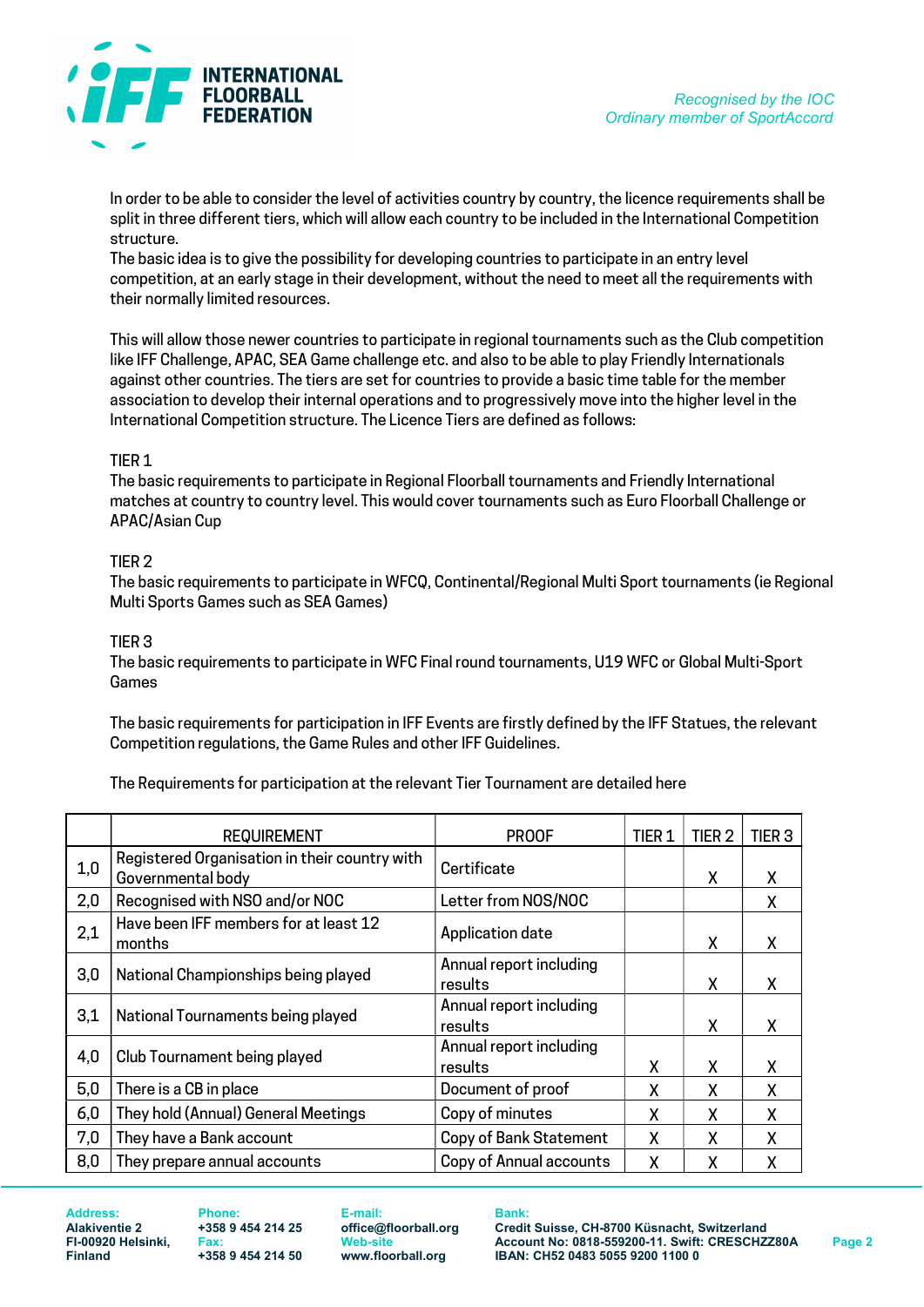

| -9,0 | They have a membership/license system in<br>place | Details of structure |  |  |
|------|---------------------------------------------------|----------------------|--|--|
|      | They have Player License system in place          | Details of structure |  |  |

|      | <b>REQUIREMENT</b>                                                | <b>PROOF</b>                       | TIER <sub>1</sub> | TIER <sub>2</sub> | TIER <sub>3</sub> |
|------|-------------------------------------------------------------------|------------------------------------|-------------------|-------------------|-------------------|
| 10,0 | They have Policies/Procedures including a<br>minimum of           | Copies of policies                 |                   |                   |                   |
|      | Good Governance                                                   |                                    | χ                 | X                 | X                 |
|      | o Conflict of Interest                                            |                                    |                   | X                 | X                 |
|      | o Codes of Conduct                                                |                                    |                   | χ                 | χ                 |
|      | Equality<br>0                                                     |                                    |                   | X                 | X                 |
|      | o Anti-Doping                                                     |                                    |                   | X                 | X                 |
| 11,0 | They have a Development Plan including                            | <b>Copy of Development</b><br>Plan |                   |                   |                   |
|      | o Women                                                           |                                    |                   | X                 | X                 |
|      | o Juniors/Schools                                                 |                                    |                   | X                 | X                 |
|      | o Referees (Have International Referees)                          |                                    |                   | χ                 | χ                 |
|      | Coaches<br>$\Omega$                                               |                                    |                   | X                 | χ                 |
| 12,0 | They have a Mission/Vision Statement                              | Copy of Mission<br>Statement       |                   | χ                 | X                 |
| 13,0 | No debts due to IFF at time of registering for<br><b>WFC/WFCQ</b> | <b>IFF Bookkeeping</b>             |                   | χ                 | χ                 |
| 13,1 | No debts to IFF Member Associations                               | <b>IFF Office</b>                  |                   |                   | X                 |
| 14,0 | Respect the IFF Marketing Rights and Rules                        | <b>IFF Office</b>                  |                   | χ                 | Χ                 |
| 15,0 | Hand in Reports to IFF                                            | <b>IFF Office</b>                  |                   | X                 | X                 |
| 16,0 | Website and/or Facebook/Social Media                              | <b>IFF Office</b>                  | X                 | χ                 | Χ                 |
| 17,0 | <b>Marketing Plan</b>                                             | Copy of Plan                       |                   |                   | Χ                 |

#### Incentives for the Member Associations

There is a need to use the Licence system to encourage countries to continue to constantly work with their internal development. This will be done through a combination of incentives and conditions so the program is not open ended. In the long term it is not felt that countries should be rewarded for not growing and aiming to participate in a higher level tournament.

The Incentives are not applicable to Friendly Internationals between countries not part of a recognized International tournament.

The Tier 1 countries will receive a grant to assist with participation fees at regional tournaments starting at 30% reducing by 10% for each year (The maximum amount is 250 CHF/year). The aim is that in 3 years' time the countries progress to the next level of Tiers and tournaments. The mechanics to action this can

Address: Phone: E-mail: Bank:

Alakiventie 2 +358 9 454 214 25 office@floorball.org Credit Suisse, CH-8700 Küsnacht, Switzerland<br>FI-00920 Helsinki, Fax: Web-site Account No: 0818-559200-11. Swift: CRESCHZ FI-00920 Helsinki, Fax: Web-site Account No: 0818-559200-11. Swift: CRESCHZZ80A Page 3<br>Finland +358 9 454 214 50 www.floorball.org IBAN: CH52 0483 5055 9200 1100 0 IBAN: CH52 0483 5055 9200 1100 0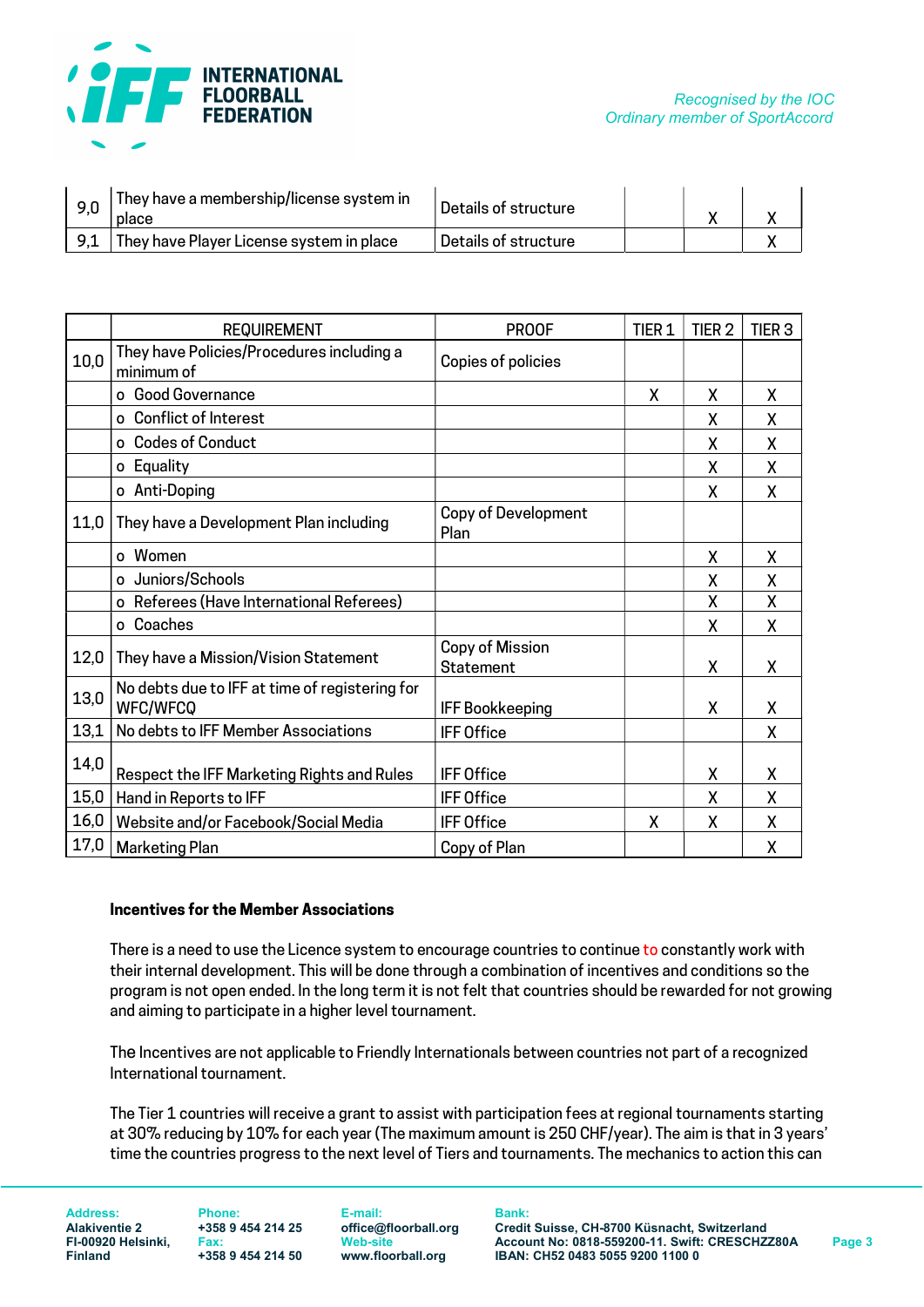

be through a subsidy from IFF or provision of sticks and balls to the equivalent value or holding an IFF Development Seminar and/or Training session

The incentives are not available after 6 years membership of IFF. Therefore, to achieve full benefit, the member will need to participate within 3 years of membership

The Tier 2 countries receive a development training session or IFF assistance to setup an EOTO project for that country or a 1 off grant (up to 50% of participation fee) for first time participating at a Tier 2 tournament (The maximum amount is 1.000 CHF/year).

The Tier 3 countries receive a IFF Development training session for their first time participating at a Tier 3 tournament

Organisers of Tier 2 or 3 tournaments will have the possibility to receive a free of charge rink for the first time they organise a Tier 2 or Tier 3 event

The Conditions for the countries to receive the IFF Incentives are as follows:

Countries have a maximum of 3 years from having received the initial membership of IFF to participate in a Tier 1 tournament to qualify for the Tier 1 incentives.

Countries have a maximum of 2 years to advance to a Tier 2 tournament after their initial Tier 1 tournament participation before the right to receive the incentives run out

Countries have an additional 2 years to advance to the Tier 3 tournaments before the incentives run out.

A country is considered to be an active member of IFF, when they have participated in a Tier 1 regional tournament and are then considered having reached the level for ordinary membership and the duties relating to that, if they fulfill the other requirements defined in the IFF Statutes.

The IFF membership fees system will be updated in relation to the tier system and the definition of activity of being a member.

#### Requirements Compliance

In order to be able to determine the present situation of the IFF Member Associations, an Initial Audit of the member associations will take place during 2017. Based on the results of the Licence Audit a yearly check-list of topics for development shall be made together with the National Associations.

#### Implementation of the Licence System 2.0

The implementation of the IFF Licence System 2.0 will be used for the first time in full for the registration of the Men's World Floorball Championships 2020, in December 2018.

Address: Phone: E-mail: Bank:

Alakiventie 2 +358 9 454 214 25 office@floorball.org Credit Suisse, CH-8700 Küsnacht, Switzerland FI-00920 Helsinki, Fax: Web-site Account No: 0818-559200-11. Swift: CRESCHZZ80A Page 4<br>Finland +358 9 454 214 50 www.floorball.org IBAN: CH52 0483 5055 9200 1100 0 Finland +358 9 454 214 50 www.floorball.org IBAN: CH52 0483 5055 9200 1100 0